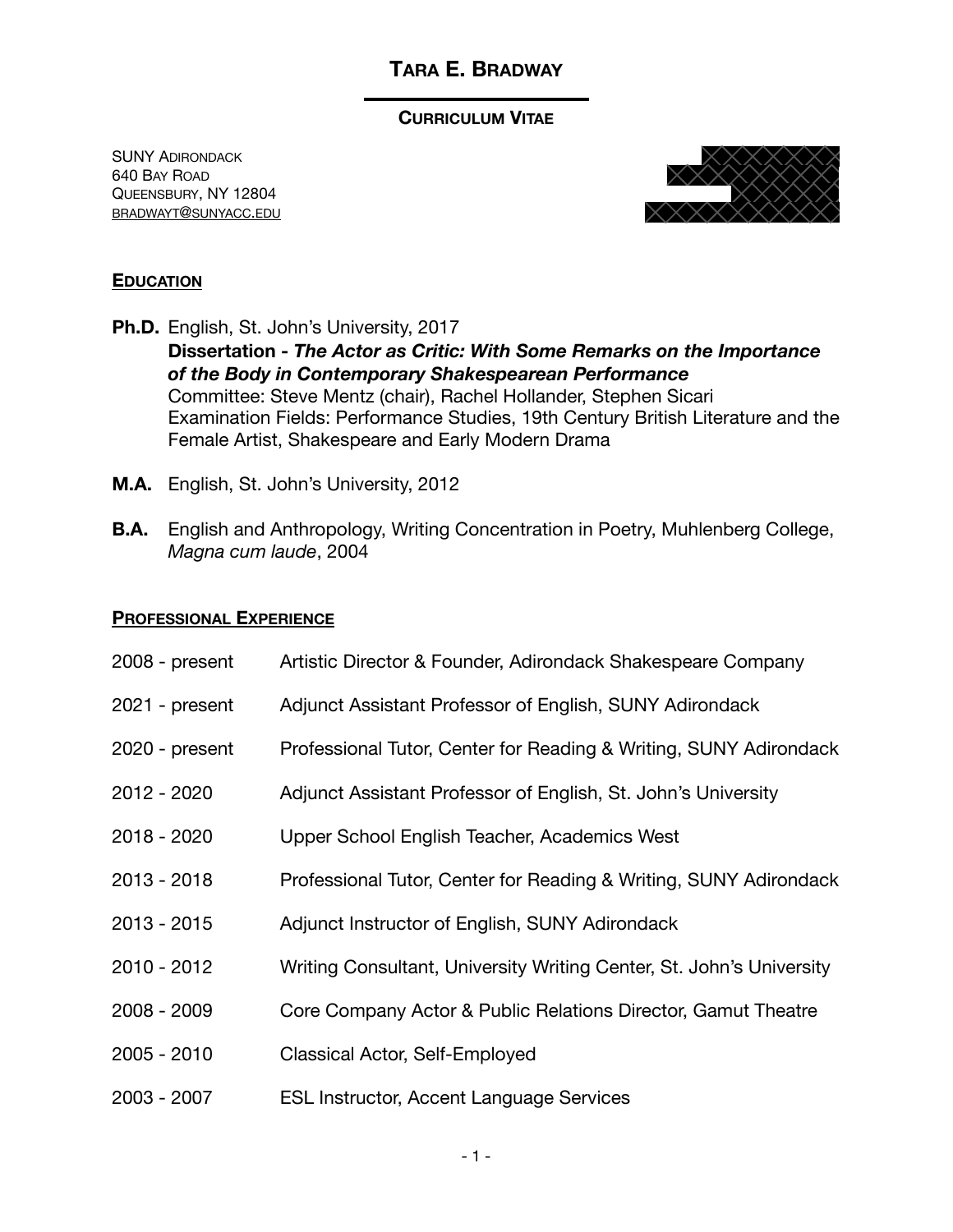## **CURRICULUM VITAE**

### **CERTIFICATIONS**

| 2021 | New York State Teacher Certification, Initial Certificate, English 7-12<br>(Pending review)                        |
|------|--------------------------------------------------------------------------------------------------------------------|
| 2018 | Nonviolent Crisis Intervention Certification, Crisis Prevention Institute                                          |
| 2018 | Advanced Online Teaching Strategies Certification, St. John's University<br>Office of Online Learning & Services   |
| 2013 | Online Teaching Essentials Certification, St. John's University Office of<br><b>Online Learning &amp; Services</b> |

## **PUBLICATIONS AND SELECTED PRODUCTION CREDITS**

| 2022 | "Strategies for Teaching Shakespeare Online." Teaching Literature in the<br>Online Classroom, edited by John Miller and Julie Wilhelm, Modern<br>Language Association (Forthcoming book chapter)                                              |
|------|-----------------------------------------------------------------------------------------------------------------------------------------------------------------------------------------------------------------------------------------------|
| 2021 | Review of Gina Bloom, "Gaming the Stage: Playable Media and the Rise<br>of English Commercial Theater, Ann Arbor: University of Michigan Press,<br>2018. In Renaissance Quarterly, vol. 74, no. 4, (Winter 2021) (Forthcoming<br>book review) |
| 2019 | Director, Cross-Cast Macbeth and A Midsummer Night's Dream,<br><b>Adirondack Shakespeare Company</b>                                                                                                                                          |
| 2017 | Hamlet (leading role), Hamlet, Adirondack Shakespeare Company                                                                                                                                                                                 |
| 2017 | Director, Cymbeline, Macbeth, and All's Well That Ends Well, Adirondack<br><b>Shakespeare Company</b>                                                                                                                                         |
| 2016 | Cassius (leading role), Julius Caesar, Adirondack Shakespeare Company                                                                                                                                                                         |
| 2016 | Director, The Merchant of Venice, Much Ado About Nothing, and The<br>Comedy of Errors, Adirondack Shakespeare Company                                                                                                                         |
| 2015 | Gertrude (supporting role), Hamlet, Adirondack Shakespeare Company                                                                                                                                                                            |
| 2015 | Director, Romeo & Juliet, The Merry Wives of Windsor, and The Winter's<br>Tale, Adirondack Shakespeare Company                                                                                                                                |
| 2014 | Richard II (leading role), Richard II, Adirondack Shakespeare Company                                                                                                                                                                         |
|      |                                                                                                                                                                                                                                               |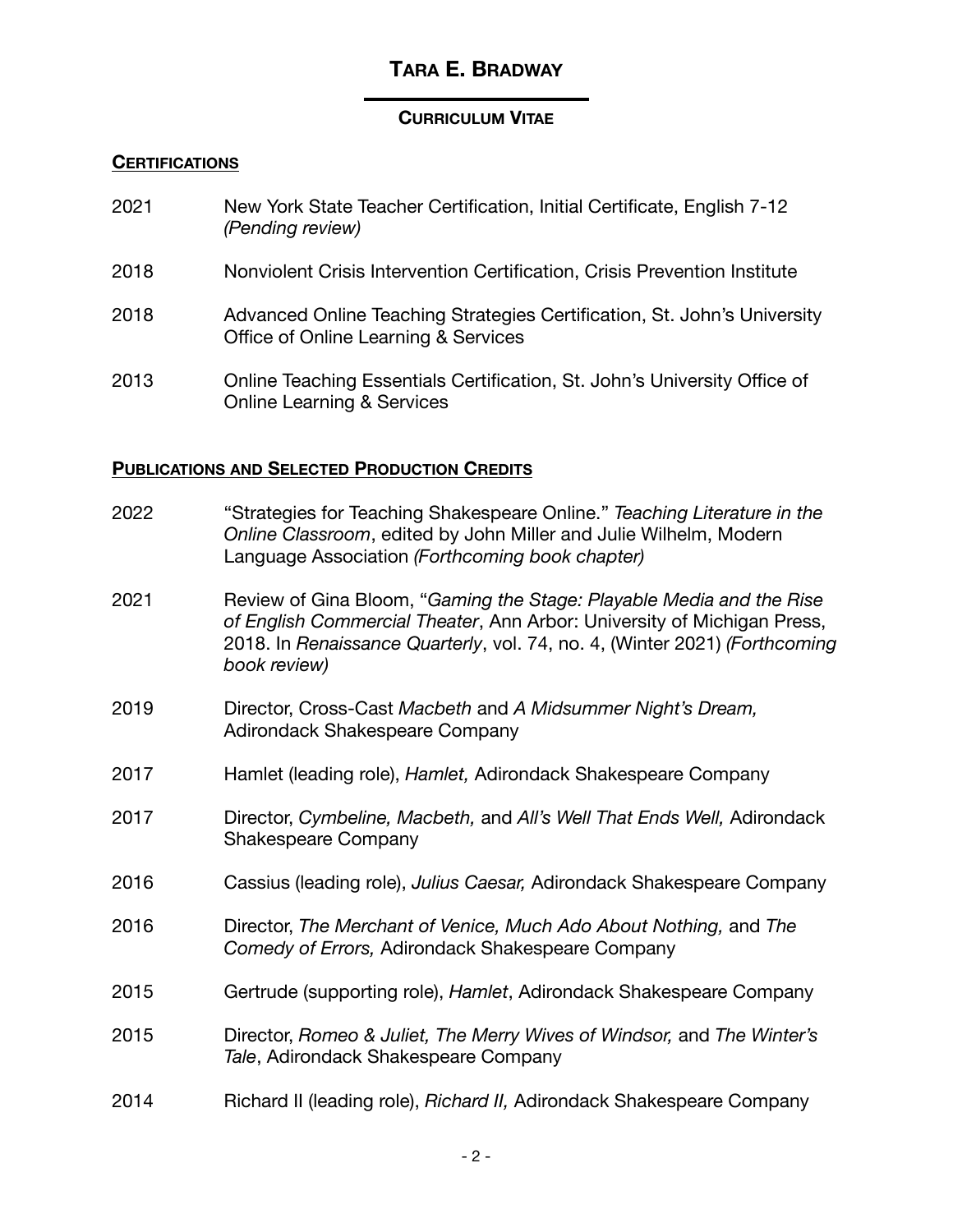#### **CURRICULUM VITAE**

- 2014 **Actor, Director, Producer,** *The Kingship Cycle, Part 2: Richard II; Henry IV Parts 1 & 2; and Henry V, Adirondack Shakespeare Company*
- 2013 Actor, Director, Producer, *The Kingship Cycle, Part 1: Henry VI Parts 1, 2, & 3;* and *Richard III;* Adirondack Shakespeare Company
- 2013 Author, *Celtic Fairy Tales,* an original play for children
- 2011 **"**The Rarer Action': The Transformation of Shakespeare's Revenge Play from *Titus Andronicus* to *The Tempest.*" *Cahiers Shakespeare en devenir - Shakespearean Afterlives* N°5 - The Rhetoric of Violence in the Early Modern Era, Université de Poitiers
- 2011 Director, *The Bookend Project: Titus Andronicus* and *The Tempest*, Adirondack Shakespeare Company

#### **CONFERENCE PRESENTATIONS**

2021 "Conducting Shakespeare: Considering the Necessary Questions of the Play." Shakespeare and the Director Seminar, *Shakespeare Association of America*, Virtual Conference 2019 "How Like You This Play?' - The State of the Contemporary Shakespearean Playhouse." *Shakespearean Theatre Conference*, University of Waterloo/Stratford Festival, Stratford, Ontario 2019 **The Step Step Step 2019 "** "Unsex Me Here': Gender-Swapping in Adirondack Shakespeare Company's *Macbeth*." Performing Women/Performing Gender in the Age of Shakespeare and Beyond Seminar, *Shakespeare Association of America*, Washington, DC 2018 "Risk, Anxiety, and Generosity: Defining the Culture of Money From Shakespeare to Today." Invited Panelist and Performer. *International Festival of Arts and Ideas*, New Haven, CT 2017 "In One Person, Many People: *Richard II* and the Acting Body." *Shakespearean Theatre Conference*, University of Waterloo/Stratford Festival, Stratford, Ontario 2016 "Six Villains." Performance and discussion with Patrick Siler, part of "More History of Everything in Six Objects" Lyceum Series, Whallonsburg Grange Hall, Whallonsburg, NY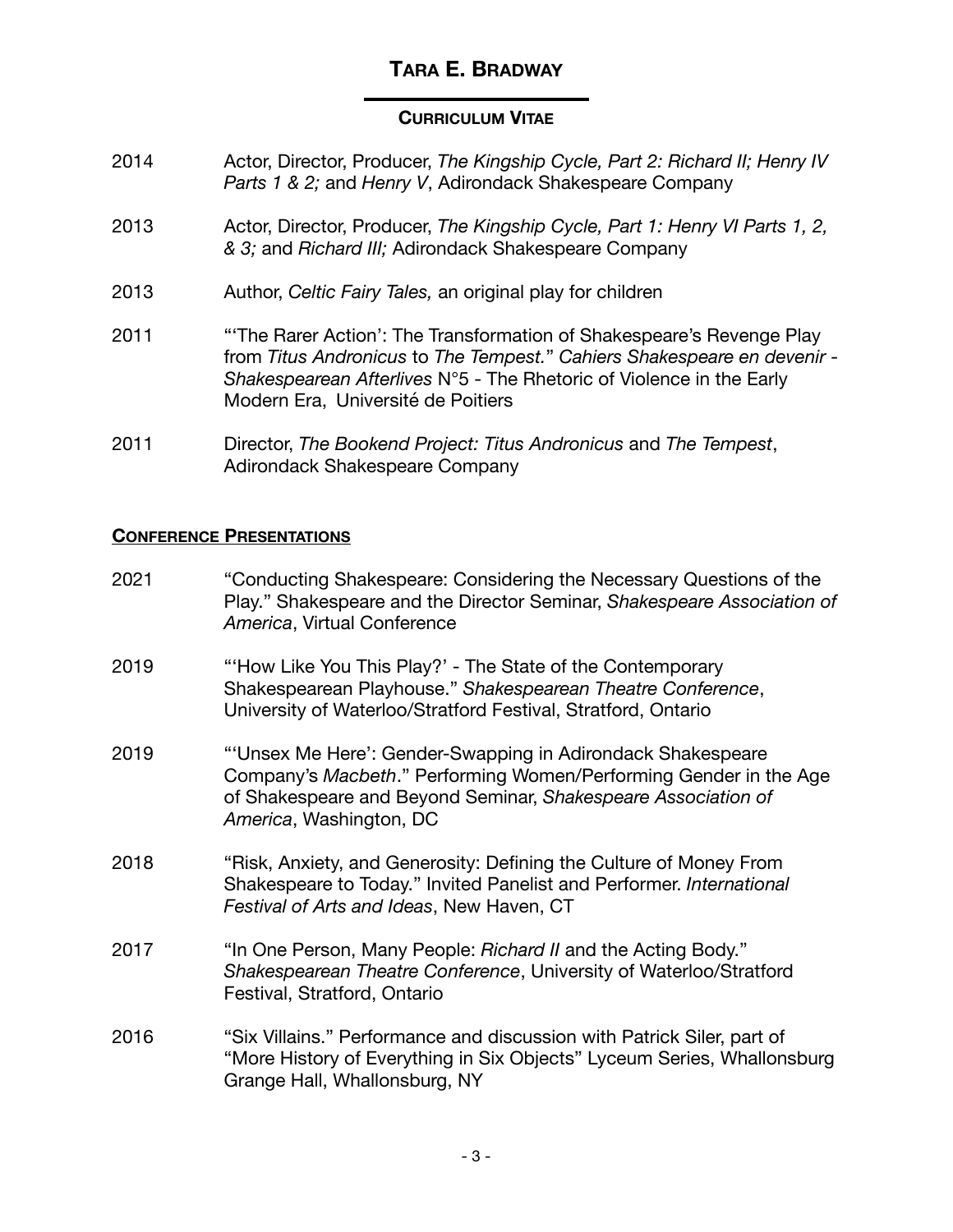### **CURRICULUM VITAE**

| 2015 | "Adirondack Shakespeare Company's Annual Hamlet." Performance as<br>Criticism/Criticism as Performance Colloquy, Blackfriars Conference at<br>American Shakespeare Center, Staunton, VA |
|------|-----------------------------------------------------------------------------------------------------------------------------------------------------------------------------------------|
| 2013 | "He That Plays the King: The Performance of Sovereignty in Adirondack<br>Shakespeare Company's Kingship Cycle." Blackfriars Conference at<br>American Shakespeare Center, Staunton, VA  |
| 2012 | "The Post 9/11 Writing Center: Engaging with the Glocal." Northeast<br>Writing Centers Association (NEWCA), New York, NY                                                                |
| 2011 | "Transforming Shakespeare's Revenge Play from Violence to Virtue in<br>Titus Andronicus and The Tempest." Blackfriars Conference at American<br>Shakespeare Center, Staunton, VA        |
| 2011 | "Branching Out: Digital Literacy and Writing Centers." Northeast Writing<br>Centers Association (NEWCA), Manchester, NH                                                                 |

### **TEACHING EXPERIENCE**

#### **St. John's University**

Courses Taught:

ENG 1040: Writing for Business ENG 1100C: Literature in a Global Context ENG 2060: Study of American Literature ENG 2100: Literature & Culture ENG 2210: Study of British Literature FYW 1000C: English Composition

## **SUNY Adirondack**

Courses Taught: ENG 101: Introduction to College Writing ENG 102: Academic Writing ENG 109: Elements of Creative Writing ENG 209: Modern Dramatic Literature SPH 111: Introduction to Public Speaking

# **HONORS AND AWARDS**

2020 Teacher of the Year, *Academics West*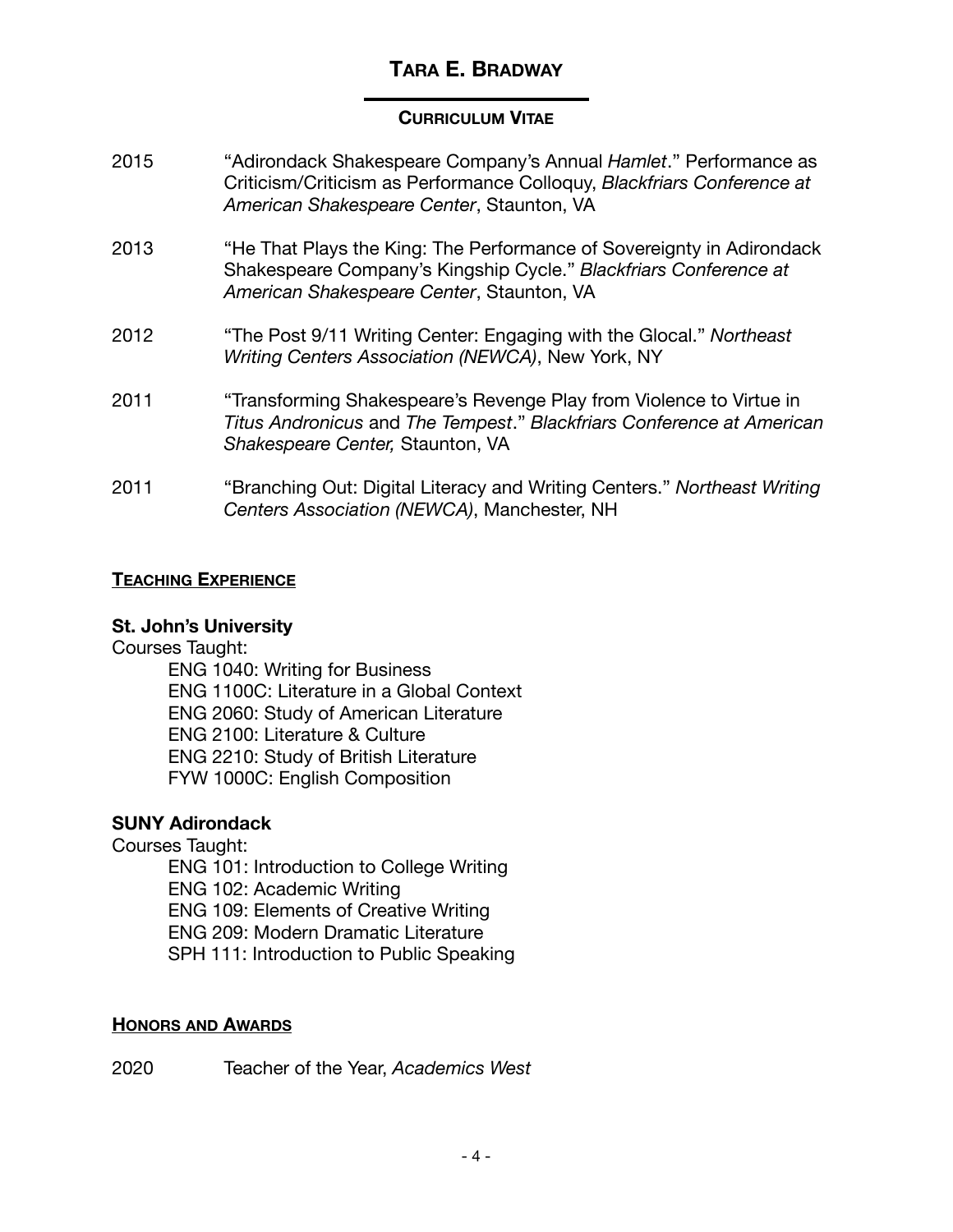# **CURRICULUM VITAE**

| 2018 | <b>SUNY Adirondack Faculty Grant for Adirondack Shakespeare</b><br>Company Campus Performance, SUNY Adirondack Foundation                                                    |
|------|------------------------------------------------------------------------------------------------------------------------------------------------------------------------------|
| 2017 | Project Support Grant for Adirondack Shakespeare Company Spring<br>Repertory Tour, New York State Council on the Arts                                                        |
| 2017 | Travel Grant for conference travel to the Shakespearean Theatre<br>Conference in Stratford, Ontario, St. John's College of Liberal Arts and<br><b>Sciences</b>               |
| 2017 | Cultural Assistance Program (CAP) Grant for Songs of the Iroquois: Turtle<br>Island Educational Performance at Whallonsburg Grange Hall, Essex<br><b>County Arts Council</b> |
| 2017 | Grant for Performance of Hamlet for Gore Mountain Students, Community<br>Fund for the Gore Mountain Region at Adirondack Foundation                                          |
| 2016 | Project Support Grant for Adirondack Shakespeare Company Spring<br>Repertory Tour, New York State Council on the Arts                                                        |
| 2016 | Grant for Adirondack Shakespeare Company Educational Outreach,<br><b>Essex Community Fund at Adirondack Foundation</b>                                                       |
| 2016 | Grant for Summer Festival Children's Show Performance, Community<br>Fund for the Gore Mountain Region at Adirondack Foundation                                               |
| 2016 | Grant for Adirondack Shakespeare Company Co-Curricular Educational<br>Tours: Academic Year 2016-2017, Charles R. Wood Foundation                                             |
| 2015 | Project Support Grant for Adirondack Shakespeare Company Spring<br>Repertory Tour, New York State Council on the Arts                                                        |
| 2015 | Workforce Investment Program Grant for Adirondack Shakespeare<br>Company, New York State Council on the Arts Regional Economic<br><b>Development Fund</b>                    |
| 2015 | Grant for Adirondack Shakespeare Company Educational Tour, Essex<br><b>Community Fund at Adirondack Foundation</b>                                                           |
| 2015 | Cultural Assistance Program (CAP) Grant for Harvest Festival<br>Performance of Hamlet, Essex County Arts Council                                                             |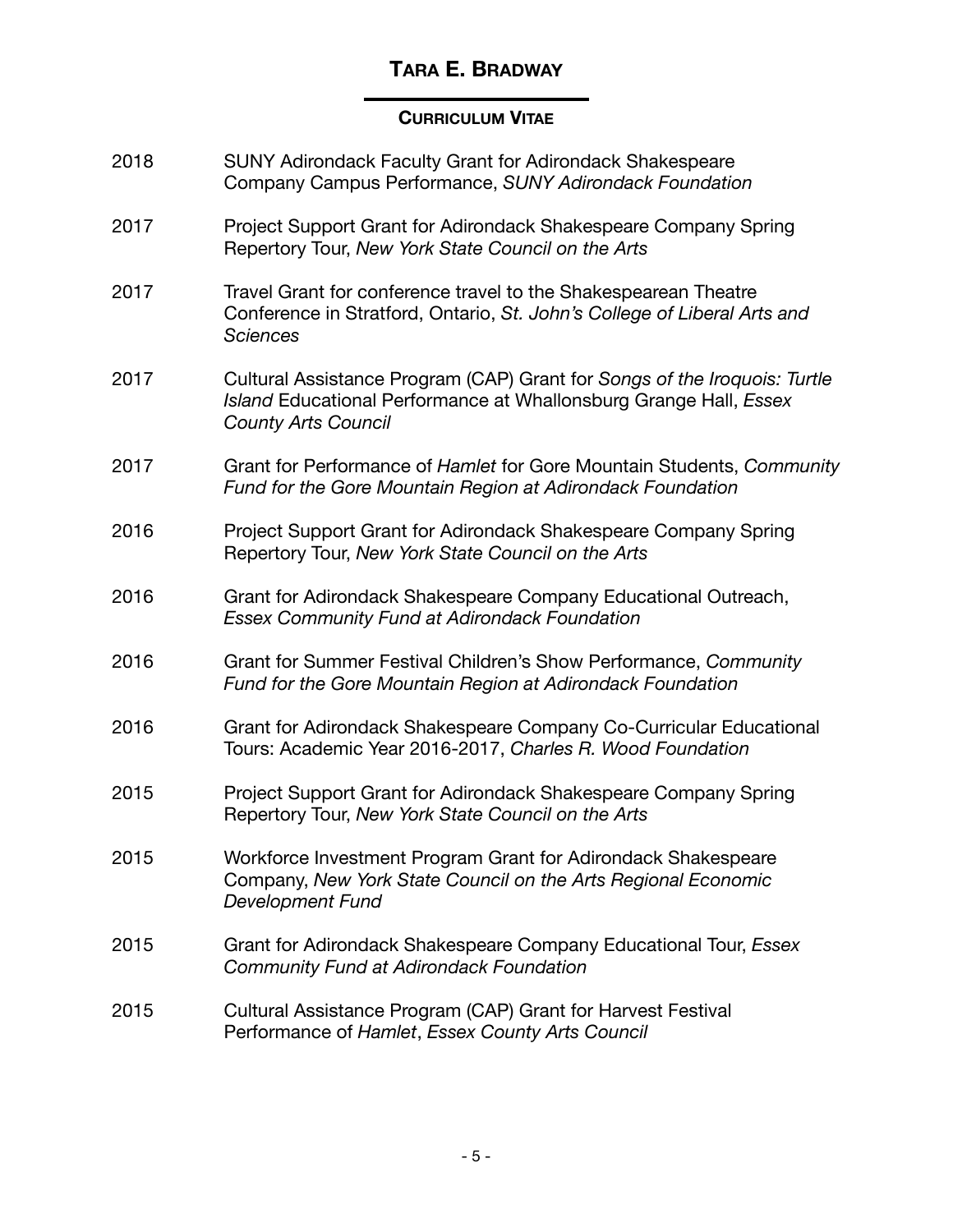#### **CURRICULUM VITAE**

| 2015 | SUNY Adirondack Faculty Grant for Adirondack Shakespeare<br>Company Performance and Classroom Discussion, SUNY<br><b>Adirondack Foundation</b> |
|------|------------------------------------------------------------------------------------------------------------------------------------------------|
| 2014 | Grant for No Holds Bard - Adirondack Shakespeare Company on Tour,<br><b>Essex Community Fund at Adirondack Foundation</b>                      |
| 2014 | Cultural Assistance Program (CAP) Grant for Harvest Festival<br>Performance of Macbeth, Essex County Arts Council                              |
| 2014 | Grant for Good Will Shakespeare Tour: Co-Curricular Educational<br>Performances and Public Library Workshops, Charles R. Wood<br>Foundation    |
| 2013 | Cultural Assistance Program (CAP) Grant for Harvest Festival<br>Performance of Love's Labour's Lost, Essex County Arts Council                 |
| 2013 | Travel Grant for conference travel to the Blackfriars Conference<br>in Staunton, VA, St. John's College of Liberal Arts and Sciences           |
| 2013 | Grant for The Course of True Love: Spring Curricular Educational and<br>Good Will Tour, Charles R. Wood Foundation                             |
| 2011 | Arts Initiative Grant for Adirondack Shakespeare Company -<br>2011 Summer Season, Lower Adirondack Regional Arts Council                       |
| 2011 | Travel Grant for conference travel to the Blackfriars Conference<br>in Staunton, VA, St. John's College of Liberal Arts and Sciences           |
| 2011 | Sigma Tau Delta, English Honors Society, St. John's University Chapter                                                                         |
| 2004 | Phi Beta Kappa, Muhlenberg College Chapter                                                                                                     |
| 2004 | Lucille Cafouros Award in Anthropology, Muhlenberg College                                                                                     |
| 2003 | Kathleen and Robert R. Martin Writing Center Award, Muhlenberg College                                                                         |

## **SERVICE AND EXTRACURRICULAR EXPERIENCE**

2020 - 2021 Founder and coordinator, Fireside Shakespeare - online Shakespeare reading and lecture series